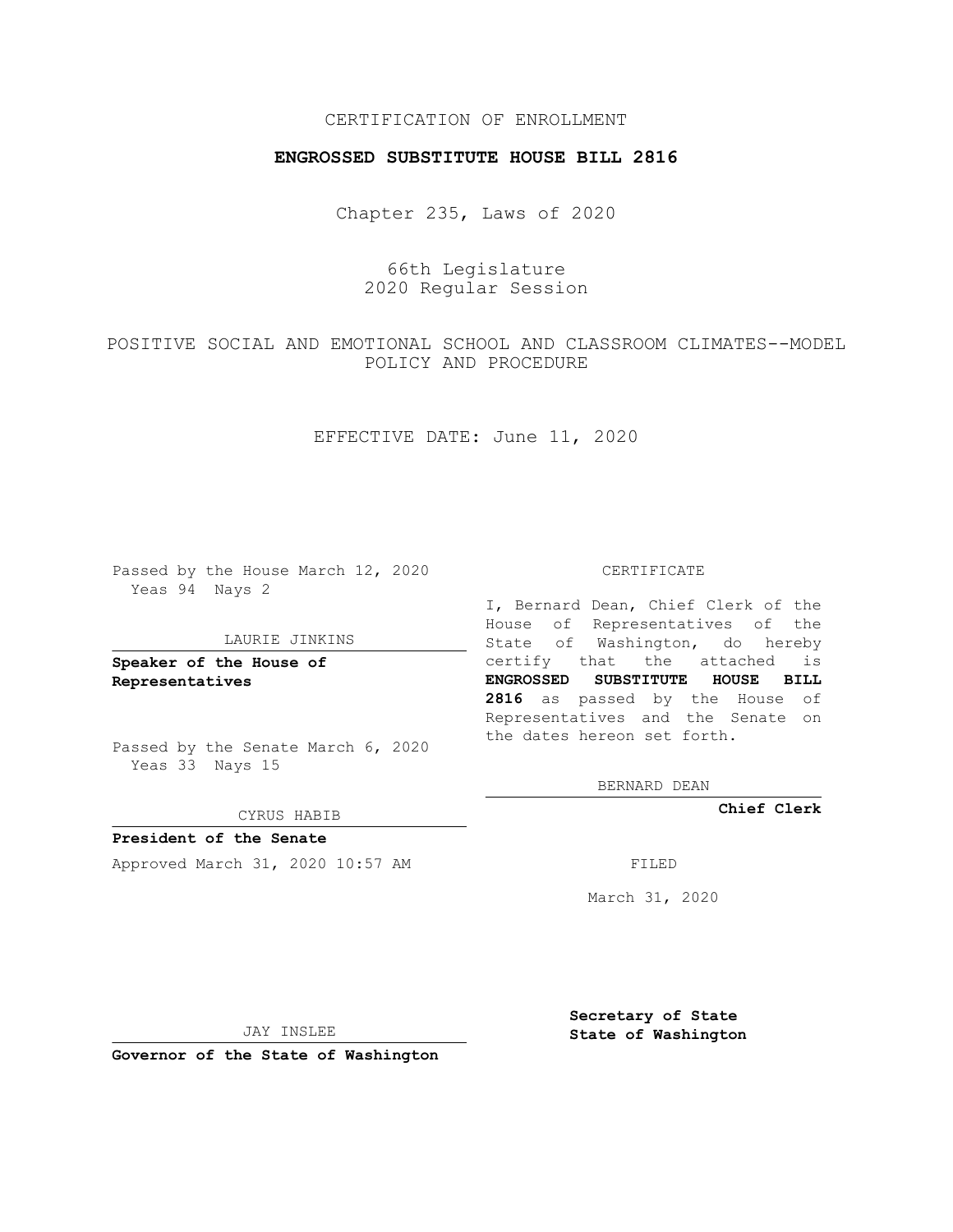### **ENGROSSED SUBSTITUTE HOUSE BILL 2816**

AS AMENDED BY THE SENATE

Passed Legislature - 2020 Regular Session

# **State of Washington 66th Legislature 2020 Regular Session**

**By** House Education (originally sponsored by Representatives Corry, Steele, Caldier, Van Werven, Eslick, Chambers, and Boehnke)

READ FIRST TIME 02/07/20.

 AN ACT Relating to nurturing positive social and emotional school 2 and classroom climates; adding a new section to chapter 28A.345 RCW; 3 and creating a new section.

BE IT ENACTED BY THE LEGISLATURE OF THE STATE OF WASHINGTON:

 NEW SECTION. **Sec. 1.** The legislature finds that each school community member should be treated with dignity, should have the opportunity to learn, work, interact, and socialize in physically, emotionally, and intellectually safe, respectful, and positive school environments, and should have the opportunity to experience high quality relationships. The legislature recognizes that schools have the responsibility to promote conditions designed to create, maintain, and nurture a positive social and emotional school and classroom climate. Therefore, the legislature intends to require the Washington state school directors' association to develop a model policy and procedure for nurturing a positive social and emotional school and classroom climate for all students. The legislature intends to require school districts to adopt elements of the model policy and procedure that protect the integrity of learning environments and allow school districts to adopt other elements of the model.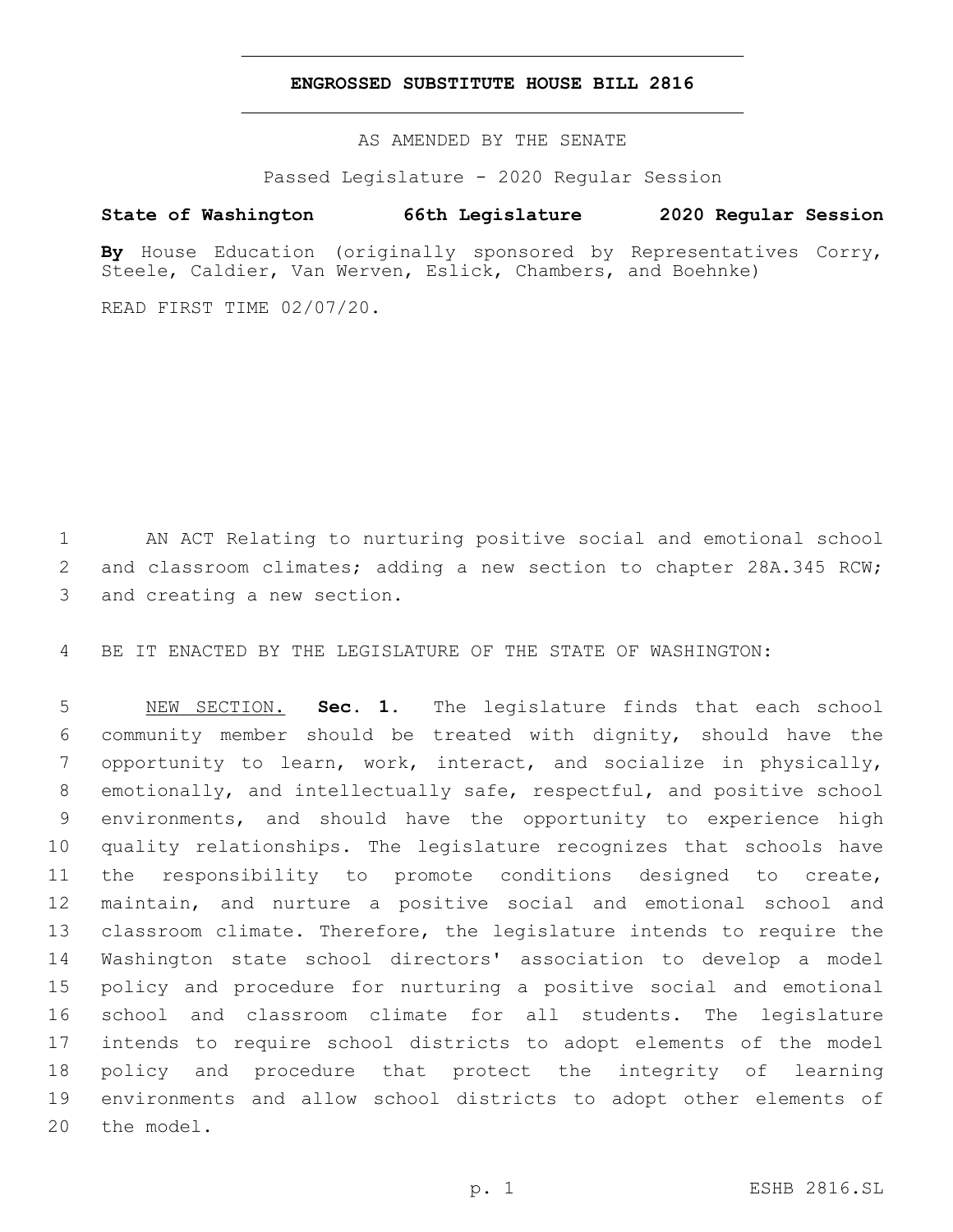NEW SECTION. **Sec. 2.** A new section is added to chapter 28A.345 2 RCW to read as follows:

 (1) The Washington state school directors' association shall develop a model policy and procedure for nurturing a positive social and emotional school and classroom climate. The goal of the policy and procedure is to support and promote school and school district action plans that create, maintain, and nurture physically, emotionally, and intellectually safe, respectful, and positive school and classroom environments that foster equitable, ethical, social, emotional, and academic education for all students. The association shall update the model policy and procedure periodically to align with the work of the social-emotional learning committee created 13 under RCW 28A.300.477.

 (2) The model policy and procedure must include the following 15 elements:

 (a) Recognize that there is not one best way to create, maintain, and nurture a positive social and emotional school and classroom 18 climate and consider each school's history, strengths, needs, and 19 qoals;

 (b) Define and describe the essential elements of a positive social and emotional school and classroom climate, which must align with the social-emotional learning standards and benchmarks adopted by the office of the superintendent of public instruction under RCW 28A.300.478;24

 (c) Recognize the important role that students' families play in collaborating with the school and school district in creating, maintaining, and nurturing a positive social and emotional school and 28 classroom climate; and

 (d) Describe a framework for an effective and informed positive social and emotional school and classroom climate improvement process that includes a continuous cycle of planning and preparation, 32 evaluation, action planning, and implementation.

 (3)(a) The model policy and procedure must also protect the integrity of learning environments with the following elements:

 (i) School districts must provide information to the parents and guardians of enrolled students regarding students' rights to a free public education, regardless of immigration status or religious beliefs.38

 (ii) School districts must provide meaningful access to this information for families with limited English proficiency.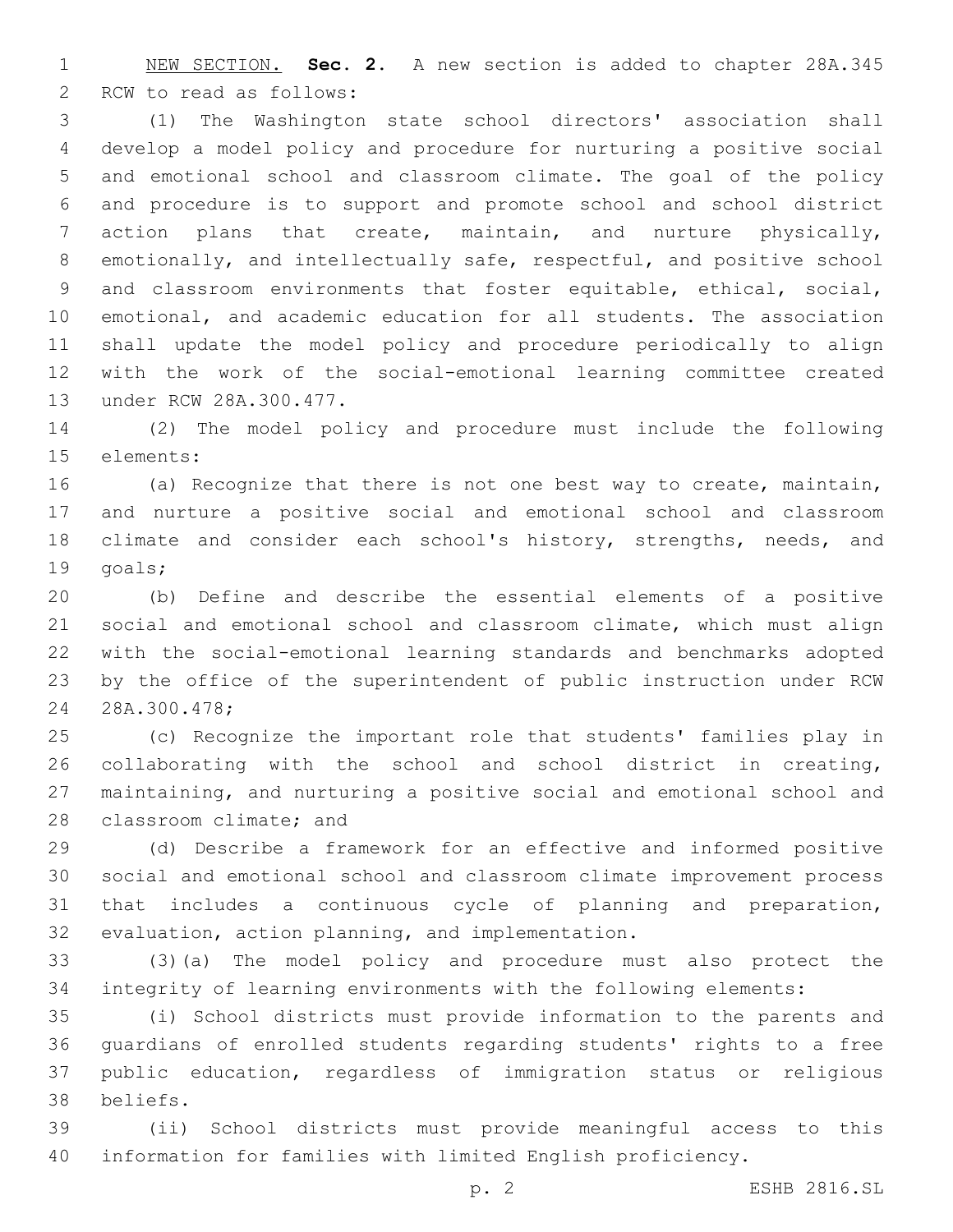(b) The elements described in this subsection (3) may be included 2 in a separate model policy and procedure.

 (4) In developing the model policy and procedure described in this section, the Washington state school directors' association 5 must:

 (a) Consult with staff at the office of the superintendent of public instruction and organizations with expertise in social and emotional health and in equity, race, and inclusive learning 9 environments;

 (b) Work with the social-emotional learning committee created under RCW 28A.300.477 to align the climate improvement framework with 12 the statewide framework for social-emotional learning;

 (c) Consider the relationship between the model policy and procedure and policies related to student behaviors and student 15 discipline; and

 (d) Review research on, and examples of effective implementation 17 of, restorative practices, collaborative and proactive practices, trauma-sensitive and trauma-informed practices, classroom management, and other topics related to the goal of the policy as identified in 20 subsection (1) of this section.

 (5) The model policy and procedure developed under this section must be posted publicly on the Washington state school directors' association's web site by March 1, 2021. Updates to the model policy and procedure must be posted publicly within a reasonable time of 25 development.

 (6)(a) By the beginning of the 2021-22 school year, each school district must adopt or amend if necessary policies and procedures that, at a minimum, incorporate all the elements described in subsection (3) of this section. School districts must periodically review their policies and procedures for consistency with updated 31 versions of the model policy.

 (b) By the beginning of the 2021-22 school year, each school district may adopt or amend if necessary policies and procedures that incorporate the elements described in subsection (2) of this section. School districts may periodically review their policies and procedures for consistency with updated versions of the model policy.

> Passed by the House March 12, 2020. Passed by the Senate March 6, 2020. Approved by the Governor March 31, 2020.